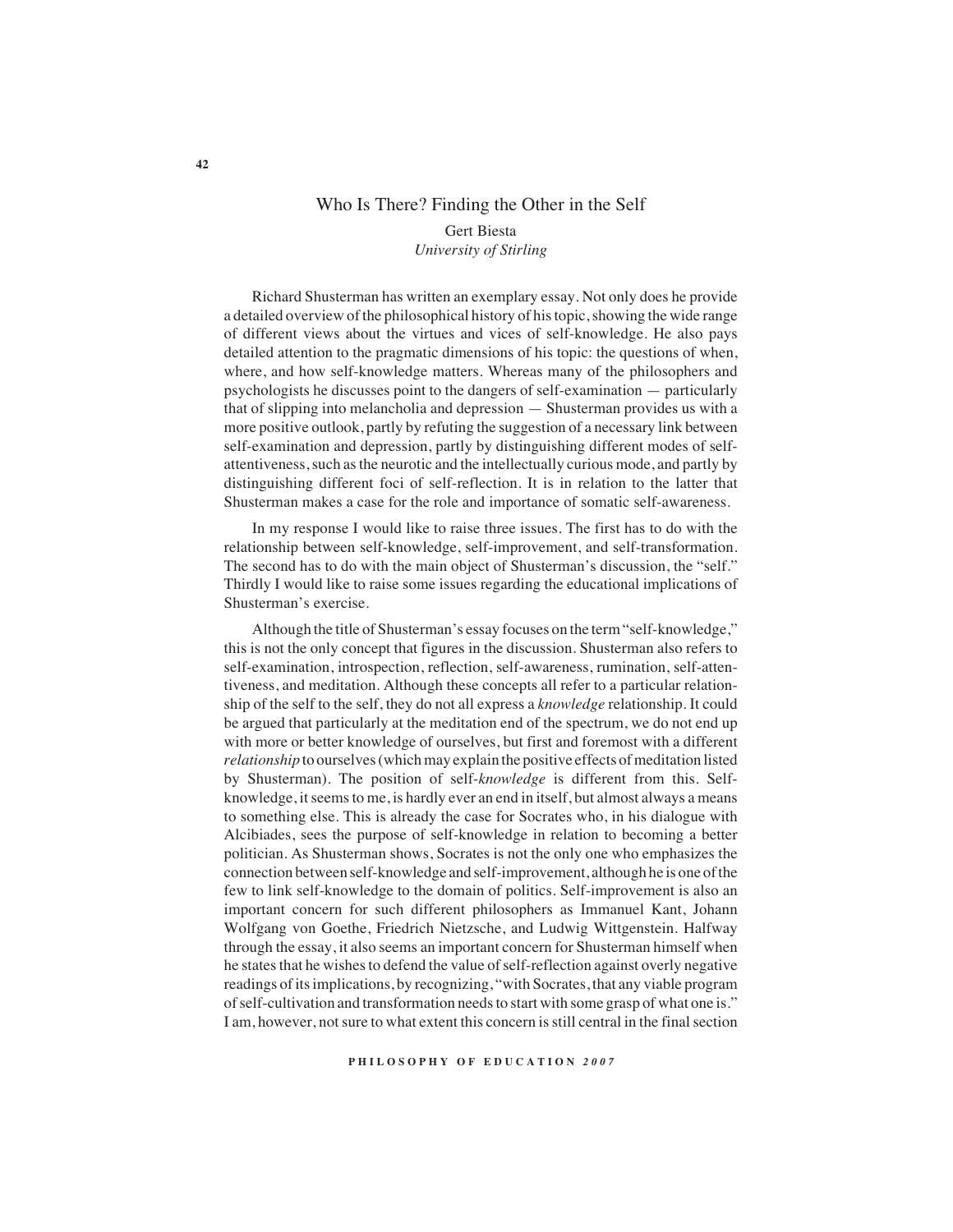### **Gert Biesta 43**

of the essay, where there seems to be a shift away from self-knowledge to selfawareness.

The question this raises is whether self-knowledge should be seen as a *necessary* condition for self-transformation and change, or whether there are other relationships of the self to the self that can bring this about. At this point I just wish to mention Michel Foucault who, in my view, is clearly the odd one out in Shusterman's overview, since for Foucault, as Shusterman writes, "self-*transformation* is the guiding goal of the philosophical life: rather than self-knowledge." Foucault argues that in the development of Western philosophy there has been a reversal of "care of the self" and "knowledge of the self" to the extent that "know yourself" has actually *obscured* "take care of yourself."1 Foucault thus indicates a road to transformation that is explicitly *not* based on self-knowledge. Depending on where Shusterman wishes to take his argument for self-transformation there may, therefore, be a potentially productive connection with Foucault's ideas, albeit that for Foucault the "critical ontology of ourselves as a historico-practical test of the limits that we may go beyond" has a more explicitly *political* character than what I read in Shusterman.<sup>2</sup> This brings me to my second point.

The idea of self-knowledge assumes that there is such a thing as a self that can become the object of knowledge and attention. Shusterman shows that the history of Western philosophy has generated many different answers to the question of what the self "is," ranging from soul, mind, and experience, to the body or, as Shusterman puts it, "our somatic self." There are, therefore, not only questions about how we can know the self or become attentive to it; there are also important philosophical questions about what actually constitutes the self. Although Shusterman covers an admirably wide range of views about the self, there is one approach that I would like to add to the list in order to explore how it might expand our understanding of selfknowledge.

While reading Shusterman's essay a phrase kept returning to my head, a phrase from Zygmunt Bauman's *Postmodern Ethics*, a study of the work of Emmanuel Levinas. In the book Bauman gives one of the most succinct summaries of Levinas's philosophy when he writes that for Levinas "responsibility is the first of reality of the self."3 It is important to see that the responsibility Levinas is talking about is *not* a responsibility that we can take upon ourselves. For Levinas it is the "being-maderesponsible" by another individual that constitutes me as a self. For Levinas the self does not come *before* responsibility; rather responsibility comes *before* the self. Levinas explains that responsibility is not "a simple attribute of subjectivity, as if the latter already existed in itself, before the ethical relationship."4 Such a view only would make sense "if one has already supposed that the ego is concerned only with itself."5 Responsibility, however, is a "structure" that in no way resembles "the intentional relation which in knowledge attaches us to the object."6 Levinas does therefore not so much offer us a new *theory* of subjectivity but rather something that I have elsewhere called an *ethics* of subjectivity, an ethics of the self.7

Levinas emphasizes that subjectivity-as-responsibility is *not* a different way of being, because "being otherwise is still being."8 For Levinas the question of the self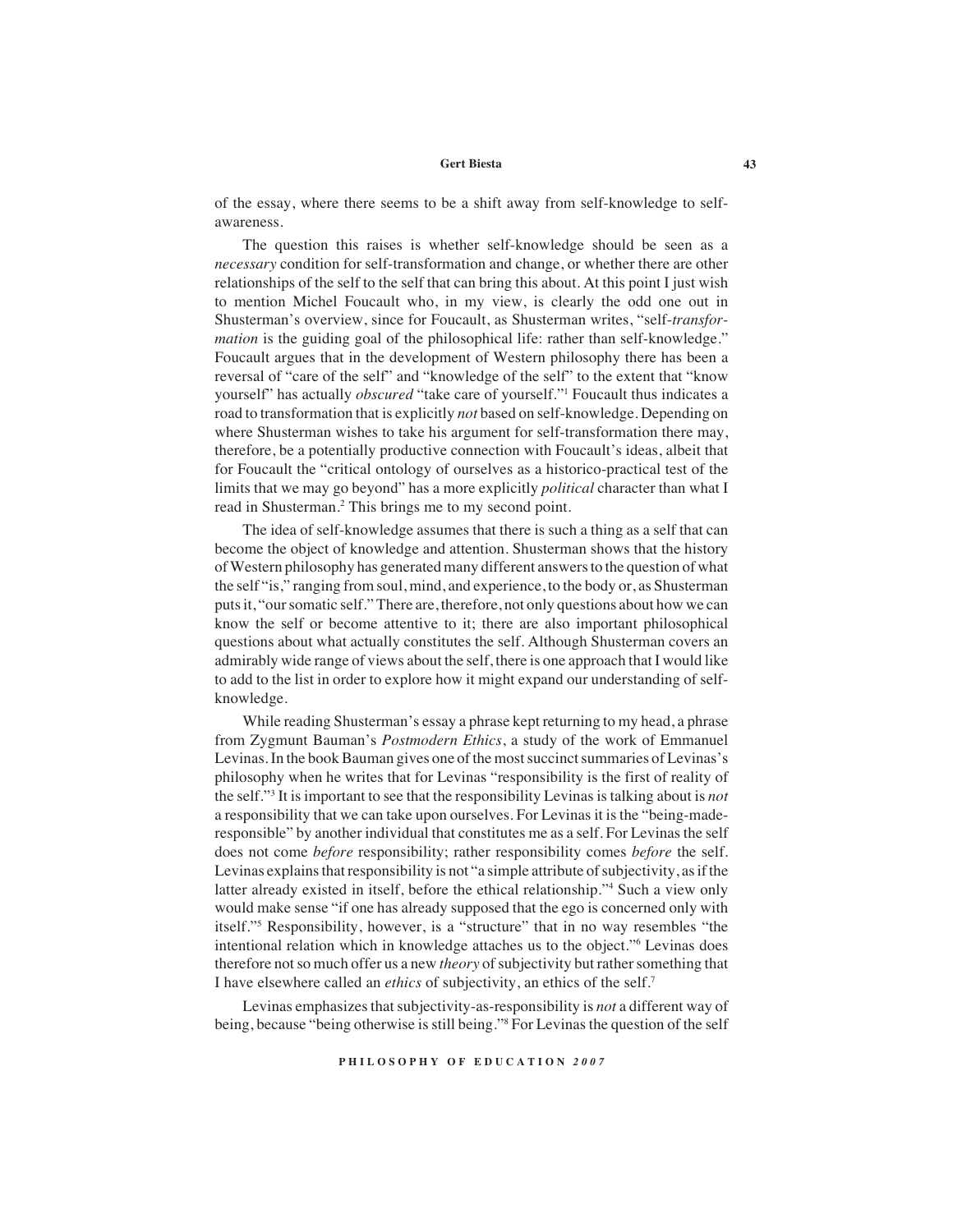#### **44 Who Is There?**

requires us to go "beyond essence" to a "mode" that is *otherwise than being*. Going beyond essence brings one to a place — or better a non-place, a "null-site" 9 — where the first question is not that of the being of the self, but that of "my *right* to be."10 Levinas's point here is that it is only in the "crisis of the being of a being," in the *interruption* of its being, that the uniqueness of the self first acquires meaning.<sup>11</sup> This interruption is the relationship of responsibility as "being-in-question."12 It is this being-in-question, it is the "assignation to answer without evasions" which "assigns the self to be a self."13 This is why Levinas writes that the self is precisely the "notbeing-able-to-slip-away-from an assignation," an assignation that does not aim at any generality, because it is "I and no one else" who is a hostage. The self, therefore, "does not coincide with the identifying of truth, is not statable in terms of consciousness, discourse and intentionality."14 While the self can appear in an indirect language, under a proper name, as an entity, it still remains a "no one, clothed with purely borrowed being, which masks its nameless singularity by conferring on it a role." Against this background Levinas draws the remarkable conclusion that the self is not a being. The self is "beyond the normal play of action and passion in which the identity of a being is maintained, in which it *is.*"15 Or, as Alfonso Lingis has put it: "(T)he self cannot be conceived as an entity. It has dropped out of being."<sup>16</sup>

The idea that the self is not a being, that it is not a substance, resonates with the Buddhist denial of "the ultimate reality of a substantial, autonomous, full-owned individual self." But whereas the Buddhist critique of the self-as-substance leads us to the discovery of an assemblage of hair, nails, teeth, skin, flesh, bones, marrow, and so on, Levinas's critique leads us to an understanding of the self as *relationship* and, more specifically, to the self as a relationship of responsibility. It leads us, in other words, to *the discovery of the other in the self*. Even if Levinas is not right — and I do not have the space here to argue for the plausibility of his ideas — he does at least add some important questions to our understanding of the self by suggesting that we should understand the self as a relationship of responsibility that is not initiated by the self but that comes to us from the outside in the form of an interruption of our being. Like Foucault, Levinas thus questions the primacy of selfknowledge, but whereas for Foucault the care of the self that precedes knowledge of the self can still be understood "egologically," as an "obsession" of the self with itself, Levinas indicates that there is first of all the care for the *other* that needs to be attended to in order for the self to be(come) a self. I do not think that the upshot of Levinas's line of thinking is that there is no longer a place for self-knowledge. Levinas does question the *primacy* of self-knowledge, but not self-knowledge as such. He does help us to see, however, that any reflection of the self on the self that does not take the ethical relationship with the other into consideration, fails to appreciate what makes the self into a self.

This brings me to my final point: the question of education. Shusterman writes relatively little about the educational implications of his argument, although he does acknowledge that the question of pedagogy and the idea of self-knowledge as a learning process are important "themes" in the history of the philosophy of self-

**P H I L O S O P H Y O F E D U C A T I O N** *2 0 0 7*